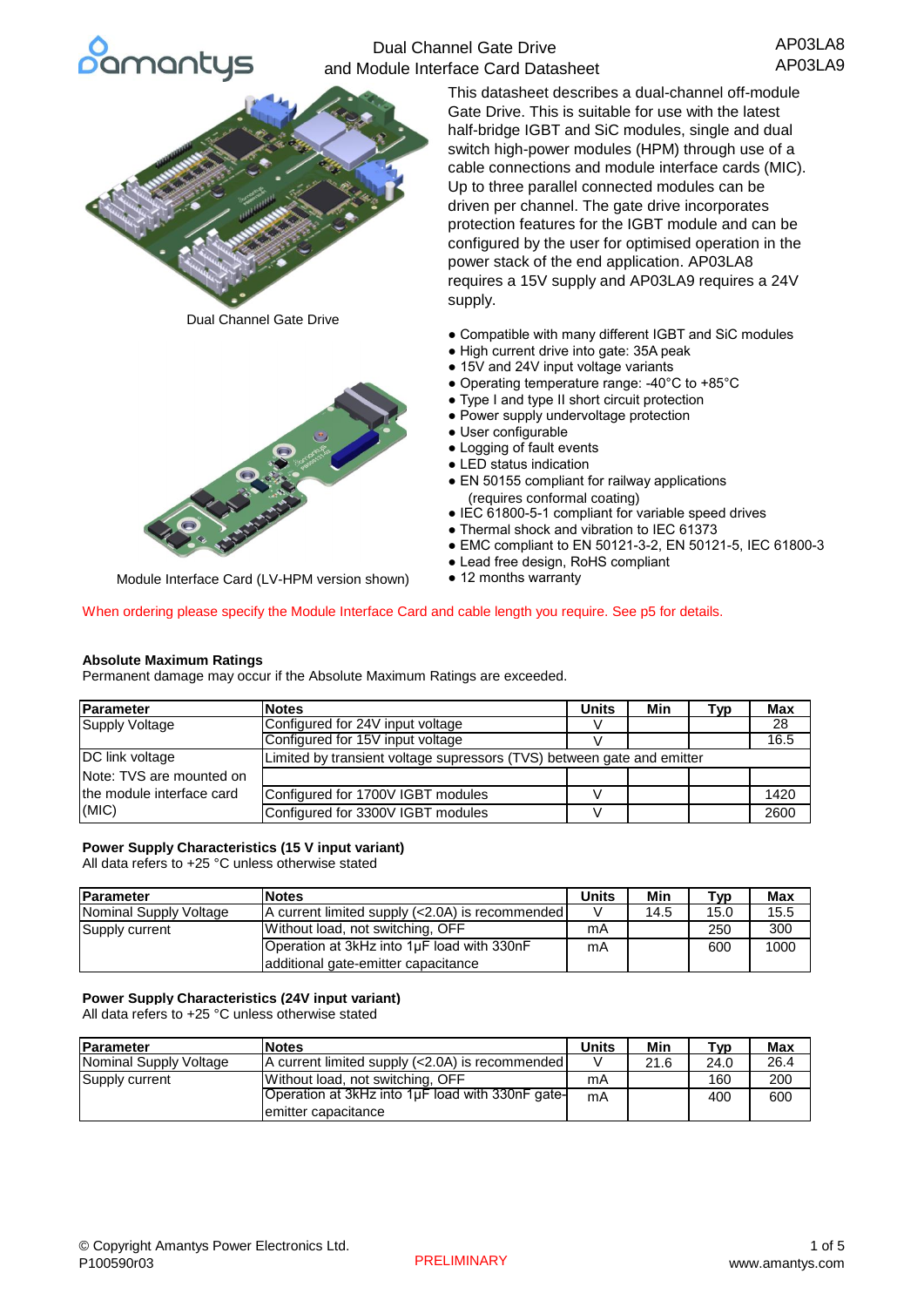

# Dual Channel Gate Drive and Module Interface Card Datasheet

## **General Electrical Characteristics**

All data refers to +25 °C unless otherwise stated

| Parameter                                         | <b>Notes</b>                                 | <b>Units</b> | Min     | Tvp  | <b>Max</b> |
|---------------------------------------------------|----------------------------------------------|--------------|---------|------|------------|
| Under-voltage lockout                             | Internal power supply of gate drive          |              |         | 12.9 |            |
| threshold on 15V supply                           |                                              |              |         |      |            |
| Coupling capacitance                              | Primary to output<br>рF                      |              |         | 10   | 15         |
| Dielectric test voltage                           | 50Hz AC for 10 seconds, primary to output    |              |         |      | 7400       |
| Gate voltage (IGBT on)                            | Maximum difference is 27V, so -5V to +22V is |              | 15.0    |      | 22.0       |
| Gate voltage (IGBT off)                           | possible                                     |              | $-10.0$ |      | $-5.0$     |
| Gate peak current<br>Limited by gate output FETs. |                                              | Α            |         |      | 35         |
| <b>IDC-DC Converter Peak</b>                      | Continuous operation with 24V input voltage  | W            |         |      | 5          |
| <b>Power</b>                                      | Continuous operation with 15V input voltage  | W            |         |      |            |

## **Gate drive configured for 1700V operation**

All data refers to +25 °C unless otherwise stated

| Parameter                 | <b>Notes</b> | Units | Min  | ⊤ур  | Max |
|---------------------------|--------------|-------|------|------|-----|
| Operating voltage (Vpeak) |              |       |      |      | 700 |
| Lower threshold for clamp |              |       |      | 1200 |     |
| Peak clamped Vce          |              |       | 1650 |      |     |

## **Gate drive configured for 3300V operation**

All data refers to +25 °C unless otherwise stated

| <b>IParameter</b>         | <b>Notes</b> | <b>Units</b> | Min  | $^{\mathsf{ryp}}$ | <b>Max</b> |
|---------------------------|--------------|--------------|------|-------------------|------------|
| Operating voltage (Vpeak) |              |              |      |                   | 3300       |
| Lower threshold for clamp |              |              |      | 2600              |            |
| <b>Peak clamped Vce</b>   |              |              | 3200 |                   |            |

#### **Physical Parameters**

| Parameter           | <b>Notes</b>                                    | Units | Min | $\mathsf{v}_{\mathsf{V}}$ | Max |
|---------------------|-------------------------------------------------|-------|-----|---------------------------|-----|
| Length              | All dimensions have a tolerance of $+/- 0.5$ mm | mm    |     |                           | 175 |
| Width               |                                                 | mm    |     |                           | 116 |
| Height              | Without power connector 16mm                    | mm    |     |                           | 35  |
| Weight              |                                                 |       |     | 150                       |     |
| <b>Screw torque</b> | Maximum torque on gate, emitter and collector   | Nm    |     |                           | 2.0 |

#### **Standards Compliance**

All data refers to +25°C unless otherwise stated

| <b>Test</b>                  | <b>Notes</b>                                          | <b>Test Standard</b>              |
|------------------------------|-------------------------------------------------------|-----------------------------------|
| Impulse test                 | 18 kV 1.2/50 µs primary to output                     | Type test                         |
| Dielectric test              | 7.4 kVrms primary to output, 50 Hz, 60 sec            | Type test                         |
| Partial discharge            | $\geq$ 2.6 kV rms extinction, <10 pC, input to output | Type test and production test     |
| <b>EMC Immunity</b>          |                                                       | EN 50121-3-2 Rolling Stock        |
|                              |                                                       | EN 50121-5 Trackside              |
|                              |                                                       | IEC 61800-3 Variable Speed Drives |
| Electrostatic discharge      | Air ±8 kV, contact ±6 kV, Perf Criterion B            | IEC 61000-4-2                     |
|                              | ESD precations must be taken when handling the core.  |                                   |
| Radiated immunity            | 10 V/m 80-2000 MHz, Perf Criterion A                  | IEC 61000-4-3                     |
| <b>Fast burst immunity</b>   | ±4 kV, Perf Criterion A                               | IEC 61000-4-4                     |
| Surge immunity               | ±2 kV, Perf Criterion B                               | IEC 61000-4-5                     |
| Conducted immunity           | 10 Vrms, Perf Criterion A                             | IEC 61000-4-6                     |
| Magnetic field immunity      | 100 A/m AC, 300 A/m DC, Perf Criterion A              | IEC 61000-4-8                     |
| Damped osc. voltage          | 2.5 kV line-earth, Perf Criterion B                   | IEC 61000-4-12                    |
| Radiated emissions (E-field) | 20-230/230-1000 MHz, 50/57 dBuV/m g-pk, 3 m           | EN 55011 class A, group 1         |
| Conducted emissions          | 0.15-0.5/0.5-30 MHz 99/93 dBµV/m quasi-pk             | EN 55016-2-1                      |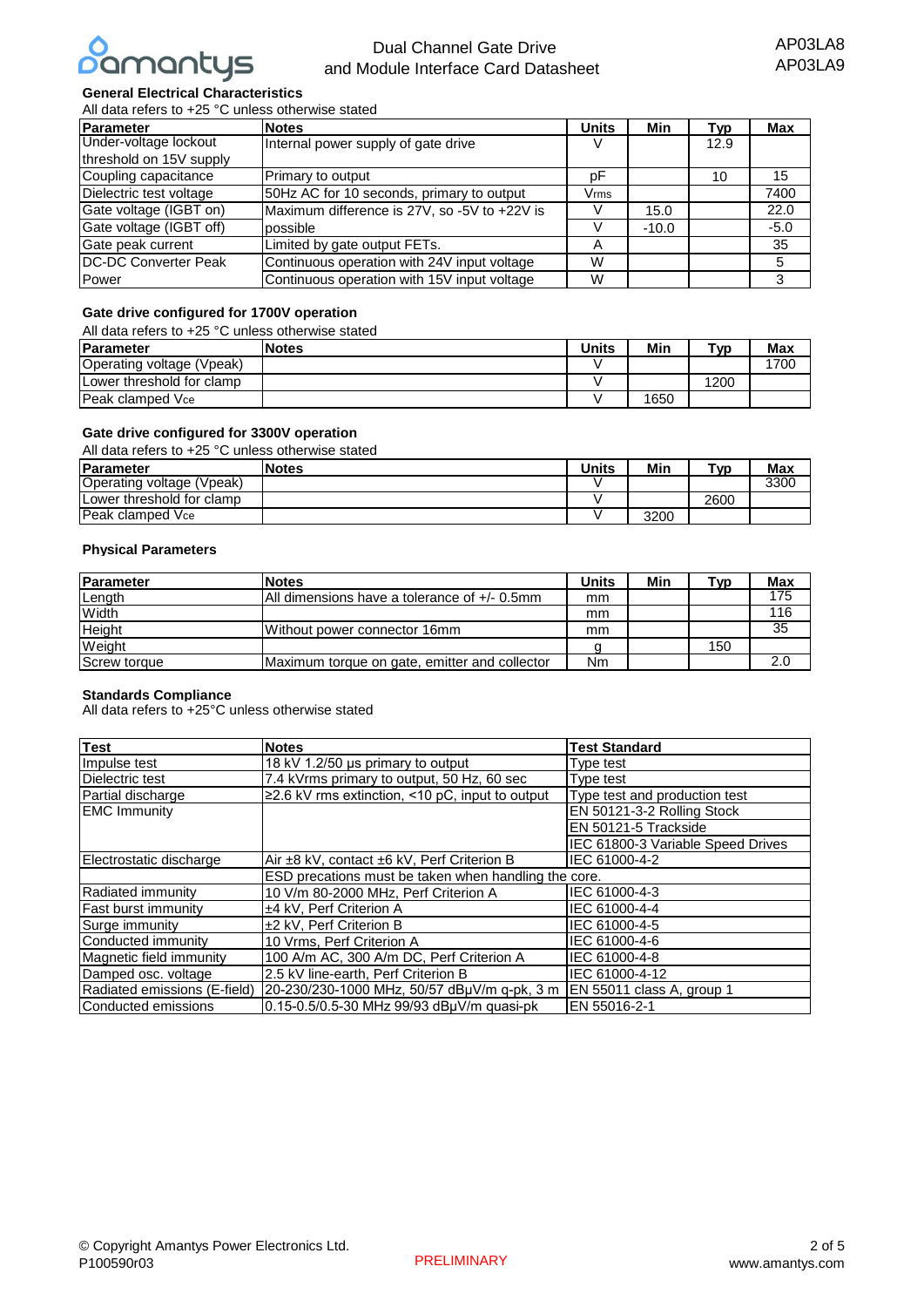

## **General specifications**

All data refers to +25°C unless otherwise stated

| Parameter                    | <b>Notes</b>                                                                                                        | <b>Units</b>  | Min   | Typ | Max  |
|------------------------------|---------------------------------------------------------------------------------------------------------------------|---------------|-------|-----|------|
| Operating temperature        |                                                                                                                     | °C            | $-40$ |     | 85   |
| Storage temperature          |                                                                                                                     | °C            | $-40$ |     | 85   |
| Humidity                     | Compliant to EN 50155 Railways Applications<br>Electronic Equipment Used on Rolling Stock with<br>conformal coating |               |       | 85  | 95   |
| Material flammability rating | UL94V-0 rated                                                                                                       |               |       |     |      |
| Pollution degree             | Class 2                                                                                                             |               |       |     |      |
| Maximum altitude             | Derate above this: Amantys to advise                                                                                | m             |       |     | 2000 |
| Environmental compliance     | Reach compliant                                                                                                     |               |       |     |      |
|                              | RoHS compliant                                                                                                      |               |       |     |      |
| Creepage                     | Protective separation (Gate Drive Mat. Grp. 3a)                                                                     | mm.           | 44    |     |      |
|                              | Functional isolation (MIC Mat. Grp. 2)                                                                              | 16<br>mm      |       |     |      |
| Clearance                    | Protective separation (Gate Drive Mat. Grp. 3a)                                                                     | <sub>mm</sub> | 20    |     |      |
|                              | Functional isolation (MIC Mat. Grp 2)                                                                               | mm            | 10.5  |     |      |

## **Power Supply Interface**

| <b>Manufacturer</b>     | <b>Manufacturers Part Number</b> | <b>Amantys Part Number</b> |
|-------------------------|----------------------------------|----------------------------|
| <b>IMETZ Connect</b>    | ISP06502VBNF                     | EC000875                   |
| <b>IPheonix Contact</b> | FKC 2.5/ 2-STF-5.08              | <b>IEC000875</b>           |

Picture shows board mount part. It is vertically mounted. Many different mating options are available, Amantys ships one of the two listed. Please observe polarity marked on the PCB.



Pin Number

### **Fibre-optic Interface**

| <b>Interface</b>     | <b>IDescription</b> | <b>IManufacturer</b> | <b>Part Number</b> |
|----------------------|---------------------|----------------------|--------------------|
| Optical input (PWM)  | Receiver            | Avago                | <b>AFBR-2529Z</b>  |
| Optical output (ACK) | Transmitter         | Avago                | <b>AFBR-1529Z</b>  |

### **LED Status Indication**

Note: The gate drive has two LEDs that communicate the status of the gate drive.

| <b>ILED</b>  | <b>Behaviour</b>        | <b>Status</b>                                    |
|--------------|-------------------------|--------------------------------------------------|
| Green        | Lit continuously        | Supply OK                                        |
| <b>Green</b> | Flashing 1Hz            | Gate drive receiving PWM input                   |
| Red          | Lit continuously        | Power supply below minimum voltage               |
| <b>IRed</b>  | Flashing intermittently | Short circuit gate-emitter or power supply fault |
| Red          | Flashing 1Hz            | Short circuit condition in converter             |
| Green/Red    | Both lit continuously   | PLD not programmed (LEDs will be dimly lit)      |
| Green/Red    | Flashing simultaneously | PLD programmed with test design                  |
| Green/Red    | Both off                | No supply or LEDs are broken                     |

## **Measured Parameters**

| Name                         | Comment                                                             | <b>Units</b> | <b>Resolution</b> |
|------------------------------|---------------------------------------------------------------------|--------------|-------------------|
| Gate drive temperature       | On board temperature                                                | l°С          | ±1.0              |
| +15V supply rail             | Secondary side voltage                                              |              | ±0.01             |
| Vge On                       | Vge when the power device is turned on                              |              | ±0.01             |
| Vge Off                      | Vge when the power device is turned off                             |              | ±0.01             |
| Vce On                       | Vce when the power device is turned on; i.e. the saturation voltage |              | ±0.01             |
| Vce Off                      | Vce when the power device is turned off                             |              | ±1.0              |
| <b>IProduct Code</b>         |                                                                     | String       |                   |
| <b>Serial Number</b>         |                                                                     | String       |                   |
| <b>Software Part Numbers</b> | Part number strings for up to 10 software components included in    | String       |                   |
| $[0 - 9]$                    | this product                                                        |              |                   |
| <b>Build Date</b>            | Date of configuration                                               | <b>YYYMM</b> |                   |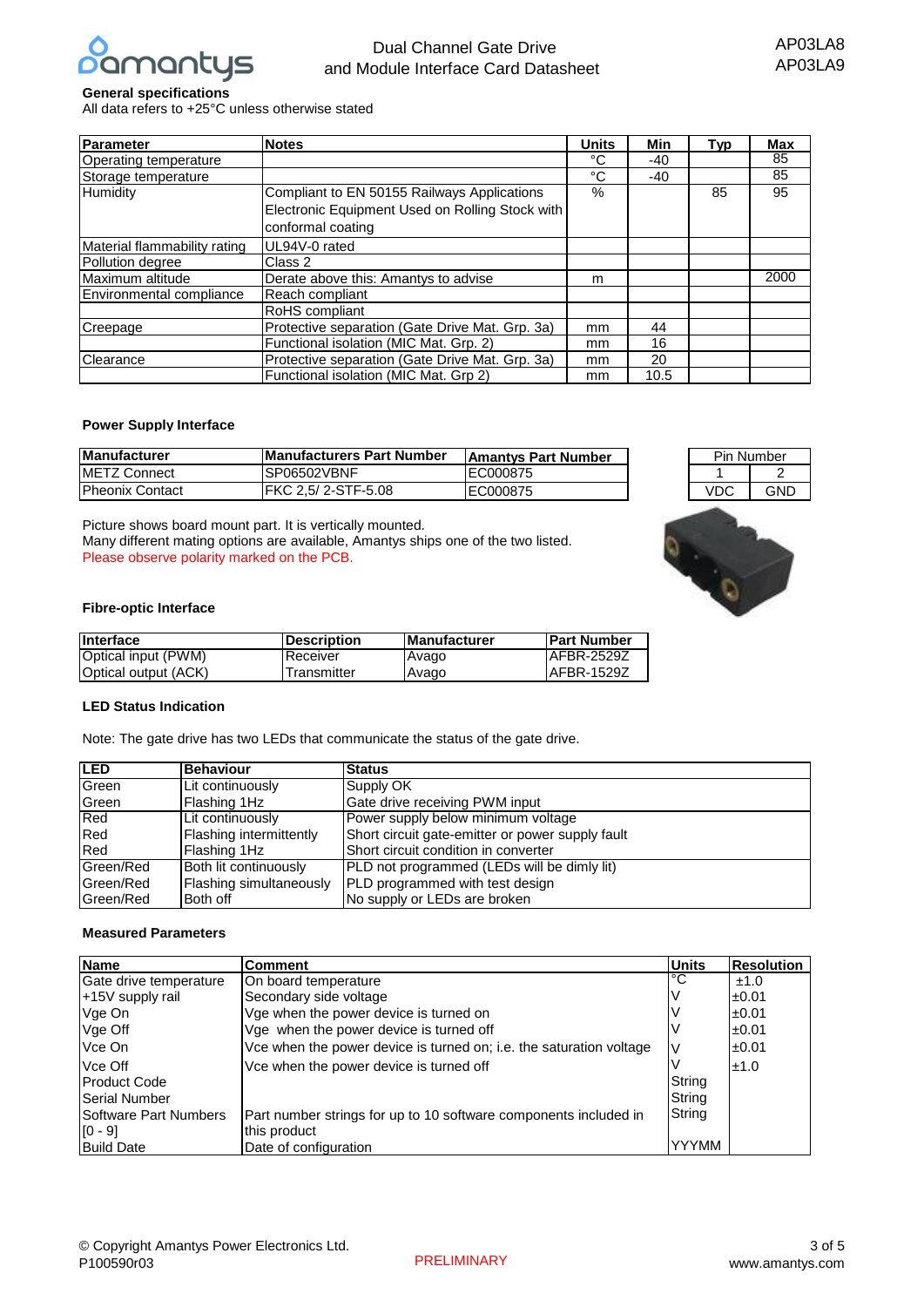

## **Configurable Parameters**

Note: The gate drive can be configured by using a Power Insight Adapter and the Power Insight Configurator software.

| <b>Name</b>                          | <b>Comment</b>                                                                                                     |
|--------------------------------------|--------------------------------------------------------------------------------------------------------------------|
| <b>Gate On Resistor</b>              | Turn-on resistor value                                                                                             |
| <b>Gate Off Resistor</b>             | Turn-off resistor value                                                                                            |
| High Vce Gate Off Resistor           | Turn-off resistor value when Vce above threshold                                                                   |
| Gate Soft Turn Off                   | Turn-off resistor value under fault condition                                                                      |
| Gate-Emitter Capacitor               | Capacitance between gate and emitter                                                                               |
| Fault Lock out time                  | After fault time before gate drive can be switched                                                                 |
| <b>IDesaturation Detection Times</b> | Four time windows are defined during which the Vce comparators are checked                                         |
|                                      | Desaturation Detection Voltages Desaturation detection comparator voltages, three Vce monitors and one diode chain |
| Level mode                           | 2 or 3-level mode operation                                                                                        |
| Gate voltage when ON                 | Variable typically +15V to +22V                                                                                    |
| Gate voltage when OFF                | Variable typically -10V to -5V                                                                                     |

Refer to the Power Insight Configurator for values and the Gate Drive Technical Manual for further details.

### **Gate Drive Transmit LED Drive Current**

Note: the drive current of the transmit (ACK) LED on the gate drive can be driven with different drive currents that are configurable by the user.

The lifetime of the transmit LED can be prolonged by driving with a lower current.

| <b>ILED Drive Configuration</b> | Units | <b>ILED Current</b> | <b>IComments</b>                            |
|---------------------------------|-------|---------------------|---------------------------------------------|
| <b>ILED Drive Level 1</b>       | mA    | 1.82                | Longest lifetime for LED                    |
| <b>ILED Drive Level 2</b>       | mA    | 2.73                |                                             |
| <b>ILED Drive Level 3</b>       | mA    | 3.64                |                                             |
| <b>ILED Drive Level 4</b>       | mA    | 4.55                |                                             |
| <b>ILED Drive Level 5</b>       | mA    | 6.37                | <b>IOnly use to extend operational time</b> |

## **Event Counters**

The gate drive records the events below on board the gate drive. The event counters can be viewed using a Power Insight Adapter and the Power Insight Configurator.

| Event                 | <b>Description</b>                                                        |
|-----------------------|---------------------------------------------------------------------------|
| Type I short circuit  | Report of type I short circuit count                                      |
| Type II short circuit | Report of type II short circuit count                                     |
| Undervoltage lockout  | Report of undervoltage lockout protection count                           |
|                       | Overvoltage clamp activation Report of overvoltage clamp activation count |
|                       | Number of switching cycles   Report of number of switching cycle count    |

### **Mechanical Drawing**

Please ask Amantys for 3D model when planning converter layout. Example shown with single nHPD2 MIC



Note: The ribbon cable must be connected to the 20-way header marked "PRIMARY" on the gate drive. The other connectors are for parallel connected IGBTs.